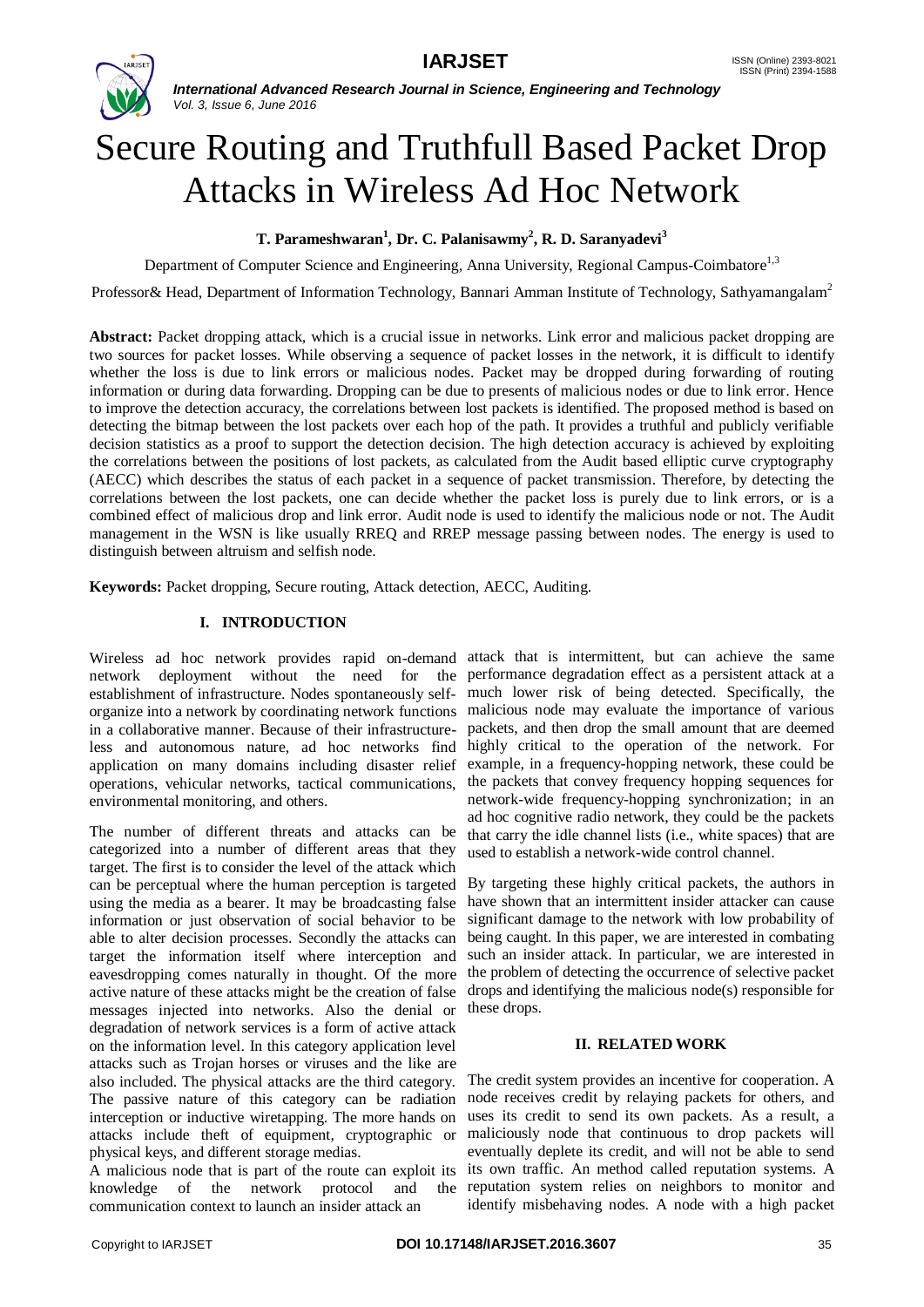

This reputation information is propagated periodically attacker. In an open wireless environment, link errors are throughout the network and is used as an important metric quite significant, and may not be significantly smaller than in selecting routes. Consequently, a malicious node will be the packet dropping rate of the insider attacker. So, the excluded from any route. The third sub-category of works insider attacker can camouflage under the background of relies on end-to-end or hop-to-hop acknowledgements to harsh channel conditions. In this case, just by observing directly locate the hops where packets are lost. A hop of the packet loss rate is not enough to accurately identify the high packet loss rate will be excluded from the route. In exact cause of a packet loss. exiting system use cryptographic methods. For example, the work in utilizes Bloom filters to construct proofs for the forwarding of packets at each node. By examining the relayed packets at successive hops along a route, one can The malicious node may identify the importance of identify suspicious hops that exhibit high packet loss rates. various packets and then it drops few packets, which are If the number of lost packets is significantly larger than important to the network operation. Since packet-dropping the expected packet loss rate made by link errors, then rate in this case is comparable to the channel error rate, with high probability a malicious node is contributing to existing detection algorithms cannot achieve satisfactory packet losses. The scenario where the number of detection accuracy in identifying packet loss rate. maliciously dropped packets is significantly higher than Detection accuracy can be improved by exploiting the that caused by link errors, but the impact of link errors is correlations between lost packets. The proposed method is non-negligible. Certain knowledge of the wireless channel based on detecting the public audit request algorithm is necessary in this case. The MAC layer of the source between sources to destination the lost packets over each node according to a certain statistical distribution, so that hop of the path. It provides a truthful and publicly intermediate nodes are able to estimate the rate of received verifiable decision statistics as a proof to support the traffic by sampling the packet arrival times. By comparing detection decision. The high detection accuracy is the source traffic rate with the estimated received rate, the achieved by exploiting the correlations between the detection algorithm decides whether the discrepancy in positions of lost packets, as calculated from the public rates, if any, is within a reasonable range such that the audit request algorithm based Ad hoc On-Demand difference. can be considered as being caused by normal Distance Vector (AODV) (PARA-AODV) which channel impairments only, or caused by malicious describes the status of each packet in a sequence of packet dropping, otherwise.

In exiting methods malicious packet dropping is highly selective. More specifically, for the credit-system-based method, a malicious node may still receive enough credits effect of malicious drop and link error. by forwarding most of the packets it receives from upstream nodes. Similarly, in the reputation-based A. Network Model approach, the malicious node can maintain a reasonably Multi-hop ad hoc network consisting of N nodes. Each good reputation by forwarding most of the packets to the node is responsible for relaying messages from source S to next hop. While the Bloom-filter scheme is able to provide destination D. Here assume S is aware of nodes in path a packet forwarding proof, the correctness of the proof is PSD, as in Ad hoc On-Demand Distance Vector (AODV). probabilistic and it may contain errors. For highly If AODV is used, the source can identify the nodes in PSD selectively attacks (low packet-dropping rate), the intrinsic by performing a public audit request route operation. For error rate of Bloom filer significantly undermines its simplicity, we number the nodes in  $PSD = \{n1, \ldots, nk\}$  in detection accuracy. As for the acknowledgement-based ascending order with  $k = \{PSDj\}$ . Node ni is upstream of method and all the mechanisms in the second category, nj if  $i < j$  and is downstream of nj if  $i > j$ . Also assume the merely counting the number of lost packets does not give a source receives feedback from the destination when a sufficient ground to detect the real culprit that is causing significant performance drops in metrics of interest, such packet losses. This is because the difference in the number as throughput or delay occurs. Here assume that message of lost packets between the link-error-only case and the integrity and authenticity can be verified using resource link-error-plus-malicious-dropping case is small when the efficient cryptographic methods, i.e., nodes may use the attacker drops only a few packets.

# **III.PROBLEM STATEMENT**

Detecting selective packet-dropping attacks is extremely challenging in a highly dynamic wireless environment. through a disjoint path. The difficulty comes from the requirement that we need to not only detect the place (or hop) where the packet is B. Adversarial Model

dropping rate is given a bad reputation by its neighbors. and interference, a.k.a., link errors), or by the insider

# **IV.PROPOSED SYSTEM**

transmission. Therefore, by detecting the correlations between the lost packets, one can decide whether the packet loss is purely due to link errors, or is a combined

Elliptic Curve Digital Signature Algorithm (ECDSA) that has been shown feasible for resource limited devices such as sensors. Finally, there are at least two independent paths to any destination, i.e., the network is two-connected. This assumption is essential for reaching every node in PSD

dropped, but also identify whether the drop is intentional The adversarial assume the existence of multiple or unintentional. Specifically, due to the open nature of independently misbehaving nodes in PSD. Source or wireless medium, a packet drop in the network could be destination node in may be misbehaving, except the source caused by harsh channel conditions (e.g., fading, noise, and the destination which are assumed to be trusted. The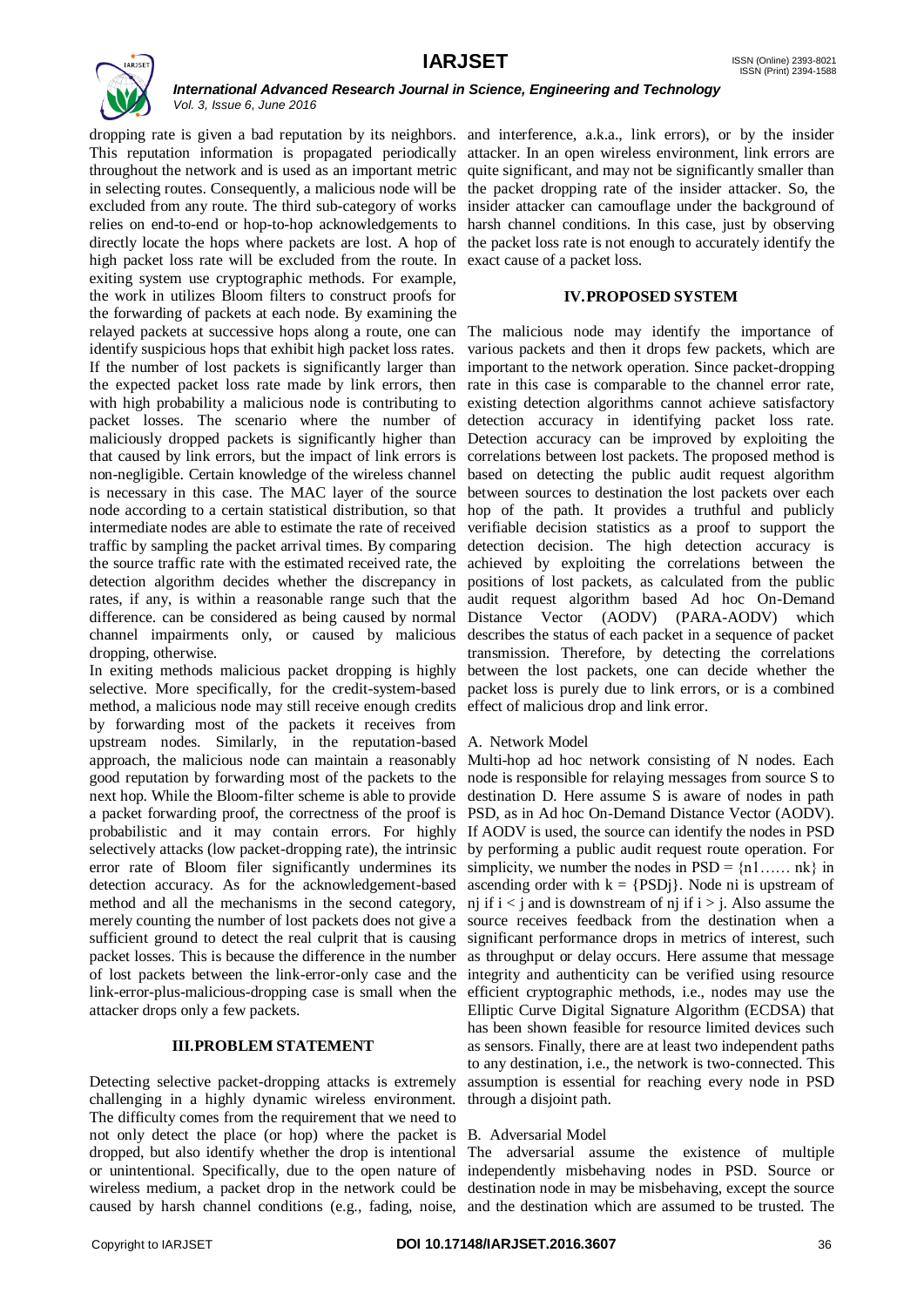

goal of misbehaving nodes is to degrade throughput while set V as the set of nodes ni 2 PSD which have not been remaining undetected. Misbehaving nodes are assumed to shown honest. be aware of the mechanisms used for misbehaviour Once the search process has converged on the detection. collusion between malicious nodes: A covert misbehaving link, the two suspicious nodes ni; ni+1 are communication channel may exist between any two excluded in turn from the routing path to the destination D. malicious nodes, in addition to the path connecting them The node preceding the first suspicious node will split the on PSD. As a result, malicious nodes can exchange any traffic between ni; ni+1 in turn. In Figure 5, S uses node information without being detected by Ad or any other n3 to exclude in turn suspicious nodes n4 and n5. The nodes in PSD. Malicious nodes can take advantage of this source alerts D that two suspicious nodes are monitored covert channel to hide their misbehavior and reduce the via path exclusion. The destination creates two request chance of being detected. For example, an upstream algorithm, vDi,vDi+1 corresponding to the packets routed malicious node may drop a packet on PSD, but may through suspicious nodes ni; ni+1, and send them to S. secretly send this packet to a downstream malicious node The source compares vi; vi+1 with its own vSi ; vSi+1, via the covert channel. When being investigated, the and identifies the misbehaving node. downstream malicious node can provide a proof of the successful reception of the packet. This makes the auditor believe that the packet was successfully forwarded to the downstream nodes, and not know that the packet was actually dropped by an upstream attacker.

# C. Public Audit Request and detection

The goal of the audit phase is to verify that the audited node ni forwards packets to the destination. When a node is audited, it has to provide proof of the packets it forwards. The proof is used by the source S to perform a simple membership test: Did node ni forward packets in set X to the next hop. The audit phase occurs in three steps: (a) sending an audit request, (b) constructing a behavioral proof, and (c) processing the behavioral proof. Once misbehavior has been detected in PSD, the source S selects a node ni to be audited based on the search phase. The source constructs a routing path PSni such that PSni and PSD are disjoint to avoid the audit request being dropped by the misbehaving node. The source also selects an audit packet count, acount, denoting the duration of the audit in terms of number of packets. The value of acount is user-definable and must be sufficiently large to differentiate misbehavior from normal packet loss rate. Lastly, S selects an initial packet sequence number astart, indicating the sequence number of the packet where the audit begins. The source signs the audit request to enable the verification of its authenticity and integrity.

When a node is audited, it constructs a behavioral proof of the set of all packets it forwards, from astart to astart  $+$  3: audit (ni) = V [rand] acount, denoted by  $X = \{x1, x2, \dots, xN\}$ . Buffering 4: if  $|X_i \cap X_s| \approx |X_s|$  then packets themselves would require large amount of storage 5:  $V_{l \leftarrow n_i}$ and significant overhead for transmission back to the 6: else source. On the other hand, request algorithm provide a  $7: V_r \leftarrow n_i$ compact representation of membership for a set  $X = \{x1, 8$ : end if  $x2$ .........xN} in an m-bit vector v with m  $\chi$  N. For an 9: end while empty set X, all m bits of v are initialized to zero. When S 10: return Vn receives the behavioral proof from ni, it verifies its authenticity and discards vi if the signature check fails. If D. Secure multiple packet drop detection ni fails to respond to the audit request, S may re-transmit The proposed system examines the case of multiple the request using alternative paths. After a certain number independently misbehaving nodes. There two strategies for of reply failures, S assumes that the node ni is suspicious the nodes: (a) continuous misbehavior, and (b) randomly of misbehaving and continues with the algorithm alter between honesty and misbehavior. In either case, execution. So far we have illustrated how the source S here show S can identify, isolate, and locate the evaluates the behavior of node ni via auditing. We now misbehaving nodes. The first step is to identify that more show how S selects nodes for audit in order to identify than one misbehaving node exists in PSD, which is misbehaving ones. We define the notion of a suspicious achieved.



Fig.1 The AODV routing and pubic audit request

The proposed algorithm considers a sophisticated misbehaving node that changes its dropping pattern to avoid identification. Heret describe this behavior by an example. misbe having node n1 drops packets. The source uses binary search to identify the misbehavior, choosing node n3 to audit. The audit reply of n3 fails the membership test, reducing the suspicious set to  $V1 =$ fn1; :: : ; n3g. The source then audits node n2, search is determine allowing n1 to predict the order that nodes are audited. Node n1 behaves honestly, thus n2's audit response passes the membership test. By changing its behavior, n1 removes himself from V.

## **Algorithm : public request audit Algorithm**

1:Initialize:  $V_1 \leftarrow n_1, V_r \leftarrow n_{|P_{SD}|}, V_n = \{V_1 \dots \dots V_r\}$ 2: while  $|V_n| > 2$  do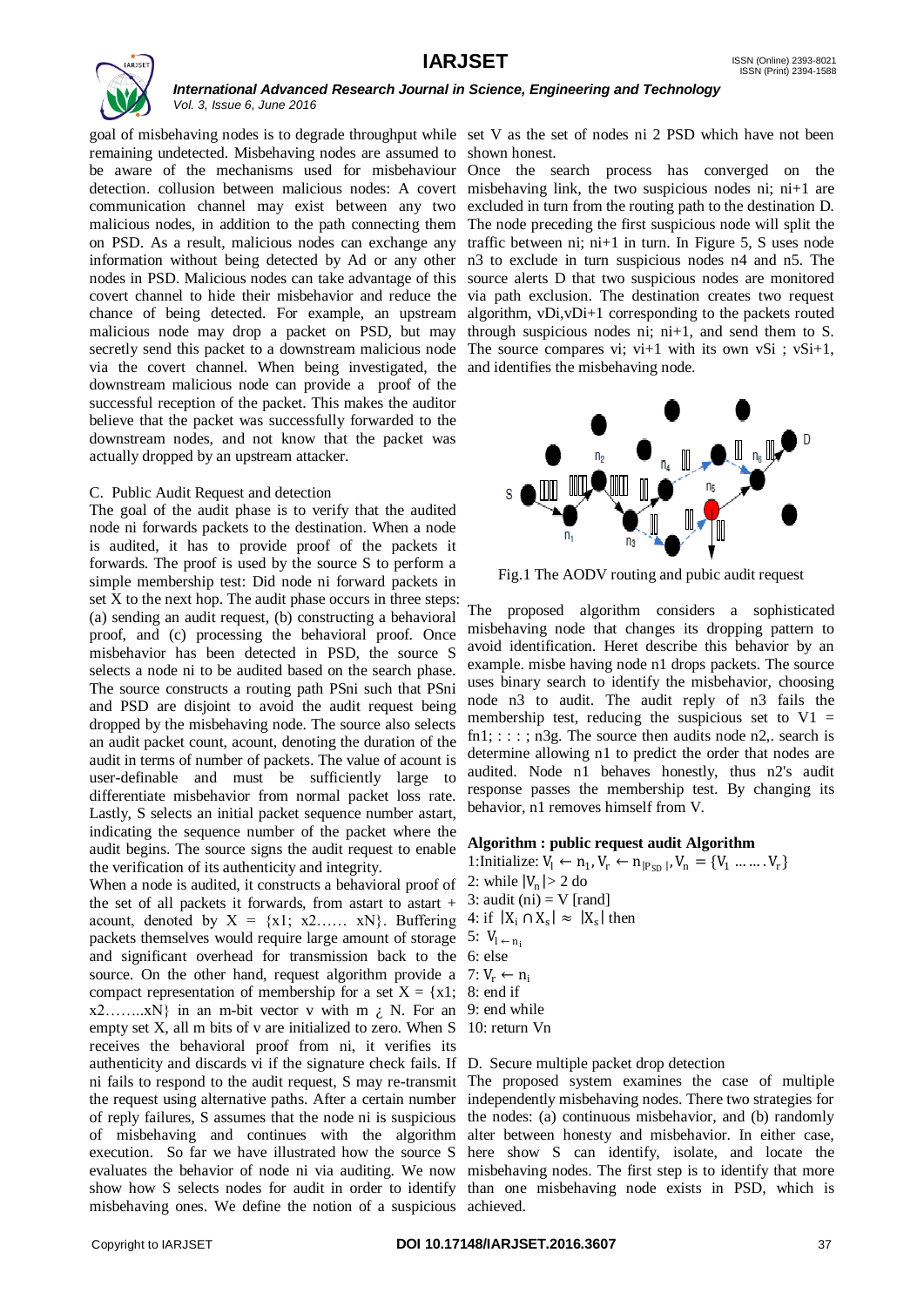

Prime fields are fields whose sets are prime. In other words, they have a prime number of members. Prime fields turn out to be of great use in asymmetric cryptography since exponentiation over a prime field is relatively easy, while its inverse, computing the logarithm, is difficult. Mathematically, a proof to this effect is neither known nor thought to be forthcoming. Before wide-scale implementation, it is thus of the utmost importance that an extensive investigation of the true complexity of the problem is done in order to obtain the highest degree of confidence in the security of discrete logarithm based cryptographic systems. Such an investigation is in progress by various researchers around the world.

KeyGen: Given the domain parameters (a,b,p,G,n,E) of an elliptic curve E over finite field Fp where p is a large prime that satisfy . Where G is the base point of order n, note that  $n*G = \infty$ , the private key x is randomly selected from [1, n-1], the public key is  $Y=xG$ , another point on the curve.

Encryption: Given the plaintext m and Y, output C  $1. k \in [1, n-1]$ 2.  $M = map (m) = mG$ 3. C=  $(R, S) = (kG, kY + mG)$ 

Homomorphic operation: Given C1, C2... Cn, output C'  $C' = (k1G, k1Y+m1G)+(k2G, k2Y+m2G)+...+(knG,$  $knY+mnG$ 

 $C' = ((k1+k2+..kn)G, (m1+m2+mn)G+(k1+k2+..kn)Y)$ 

Decryption: Given C' and the private key x, output m 1.  $M = S - xR$ 

2.  $m = rmap(M)$ 

The map function satisfies the desired additive homomorphic property. However, the reverse mapping function is the shortcoming of this scheme, the reverse function maps a given point M into a plaintext m, and thus, the ECDLP on M must be resolved.

# **V. EXPERIMENTAL RESULTS**

During the simulation, each node starts its journey from a random spot to a random chosen destination. Once the destination is reached, the node takes a rest period of time in second and another random destination is chosen after that pause time. This process repeats throughout the simulation, causing continuous changes in the topology of the underlying network. PDR is the ratio of the number of data packets received by the destination node to the number of data packets sent by the source mobile node. It can be evaluated in terms of percentage (%).

Throughput is the average rate of successful message delivery over a communication channel. This data may be delivered over a physical or logical link, or pass through a certain network node.

Average end-to-end delay Average end-to-end delay signifies how long it will take a packet to travel from source to destination node. It includes delays due to route discovery, queuing, propagation delay and transfer time.

TABLE I COMPARE PDR EXISTING WITH PROPOSED

| <b>Algorithms</b>     | <b>No of Nodes</b> |                   |  |  |            |           |           |
|-----------------------|--------------------|-------------------|--|--|------------|-----------|-----------|
|                       |                    | 10   20   30   40 |  |  | <b>150</b> | <b>60</b> | 70        |
| Existing              |                    | 54 50 64 79       |  |  | 84         | 88        | <b>91</b> |
| Audit based Technique |                    |                   |  |  | 87         | 94        | -98       |



Fig. 2 Compare PDR existing with proposed

Shows packet delivery ratio against the number of nodes. It shows that the protocol has a better Audit method compare to existing.

TABLE III COMPARE THROUGHPUT EXISTING WITH **PROPOSED** 

| <b>Algorithms</b>           | No of Nodes |     |           |    |            |                    |     |  |
|-----------------------------|-------------|-----|-----------|----|------------|--------------------|-----|--|
|                             | 10          | 20  | 30        | 40 |            | 60                 | 70  |  |
| Existing                    |             | 6.4 | $7.5$ 8.2 |    | <b>8.7</b> | 9.1                | 9.5 |  |
| Audit based 5.8 6.9 7.6 9.1 |             |     |           |    |            | $10.3$ 11.7 $12.4$ |     |  |
| Technique                   |             |     |           |    |            |                    |     |  |



Fig. 3 Compare throughput existing with proposed

TABLE IIIII COMPARE END TO END DELAY EXISTING WITH PROPOSED

| <b>Algorithms</b>     | <b>No of Nodes</b> |             |    |    |     |     |    |  |  |
|-----------------------|--------------------|-------------|----|----|-----|-----|----|--|--|
|                       | 10                 | 20          | 30 | 40 | 50  | 60  | 70 |  |  |
| Existing              | 5.8                | $\Lambda$ 1 |    |    | 2.8 |     |    |  |  |
| Audit based $4.1$ 3.2 |                    |             |    |    | 1.9 | 1.2 |    |  |  |
| Technique             |                    |             |    |    |     |     |    |  |  |